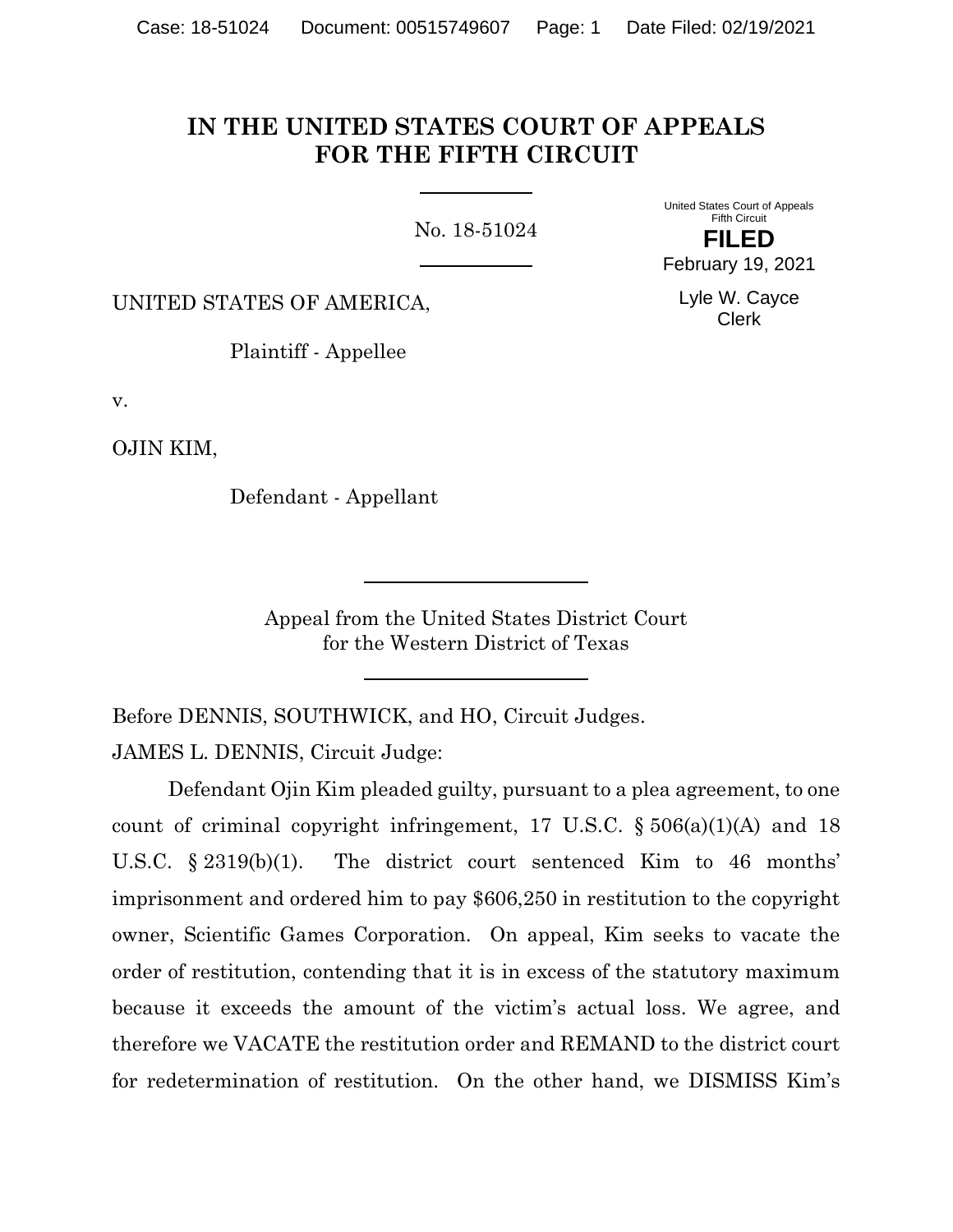challenge to the imposition of a sentencing enhancement because it is barred by his appeal waiver.

#### **I. Facts and Procedural Background**

The Odessa Police Department and the Ector County Sheriff's Office, in conjunction with the FBI, investigated illegal game rooms in Odessa, Texas that were the source of numerous complaints of crime and violence in the area. The FBI's investigation focused on the distributors of counterfeit gaming software. Pursuant to this investigation, Odessa officers and FBI agents executed a search warrant at OK Marketing Game Room in Odessa in February 2016. The game room contained several "Life of Luxury" ("LOL") video slot machine games. The LOL game machines contained motherboards, which include memory chips that hold the software for the games. Scientific Games Corporation is a legitimate business that produces and sells LOL game machines and owns the copyright to LOL software stored on the motherboard of each LOL machine. The computer motherboards seized from OK Marketing Game Room were found to contain memory chips with counterfeit Scientific Games labels, which indicated infringing copies of the gaming software in violation of federal copyright laws.

During the search, officers also located an empty box with a return address from Ozz Microsystem—located on Kinghurst Street in Houston, Texas—a company eventually connected to Ojin Kim. A Confidential Human Source (CHS) knowledgeable in game room operations and gaming equipment purchased 24 counterfeit LOL motherboards from Ojin Kim and his codefendant, Hans Kim.

In July 2016, the Ector County Sheriff's Office executed a search warrant at a different game room in Odessa, the Best/Blue, and seized the motherboard from each gaming machine at that location, many of which were LOL motherboards. The owner of Best/Blue, Ok Cha Muraki, told the deputies that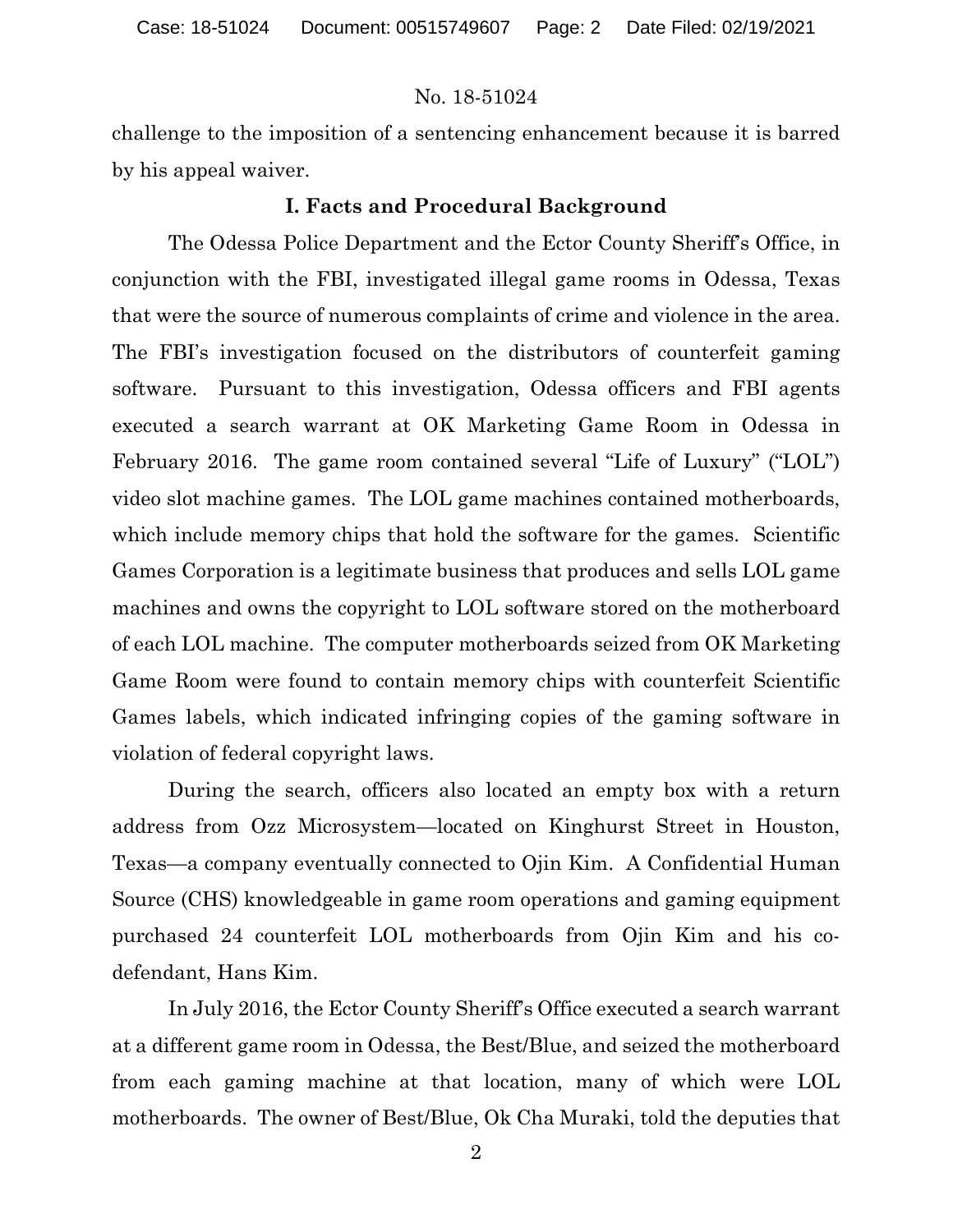she purchased motherboards from Kim. Muraki said that Kim told her that the motherboards had been made in China, which explained why they were sold cheaply for only \$300–\$400 each. Muraki further reportedly stated that she owed Kim more than \$200,000 for prior purchases of gaming equipment, including motherboards. On November 21, 2016, the FBI seized ten LOL motherboards from the Ozz offices in Houston. On the same day, the FBI interviewed Kim, who admitted that he knowingly sold counterfeit copies of LOL software.

Kim pleaded guilty to one count of criminal copyright infringement. In the factual basis of his plea agreement, Kim agreed that he caused a financial loss to Scientific Games of \$30,000, which was calculated by multiplying 24, the number of counterfeit LOL motherboards that the CHS purchased from Kim, by the retail value of \$1,250 per motherboard. Kim also agreed to pay restitution to "include all amounts discovered through investigation into his criminal activity as described and set out in the Indictment." Additionally, Kim's plea agreement stated:

The Defendant waives the right to appeal any aspect of the conviction and sentence, and waives the right to seek collateral relief in post-conviction proceedings, including proceedings under 28 U.S.C. § 2255. This waiver does not apply to ineffective assistance of counsel or prosecutorial misconduct of constitutional dimension of which the Defendant did not have knowledge at the time of sentencing.

The presentence report (PSR) stated that Kim was accountable for the sale of 485 counterfeit motherboards for a total loss of \$606,250. The probation office arrived at this figure through two separate calculations. First, mirroring the plea agreement, the PSR stated that Kim was accountable for a loss of \$30,000 based on the counterfeit motherboards he sold to the CHS. This calculation multiplied the approximate retail value of a LOL motherboard, \$1,250, by 24, the number of motherboards purchased by the CHS from Kim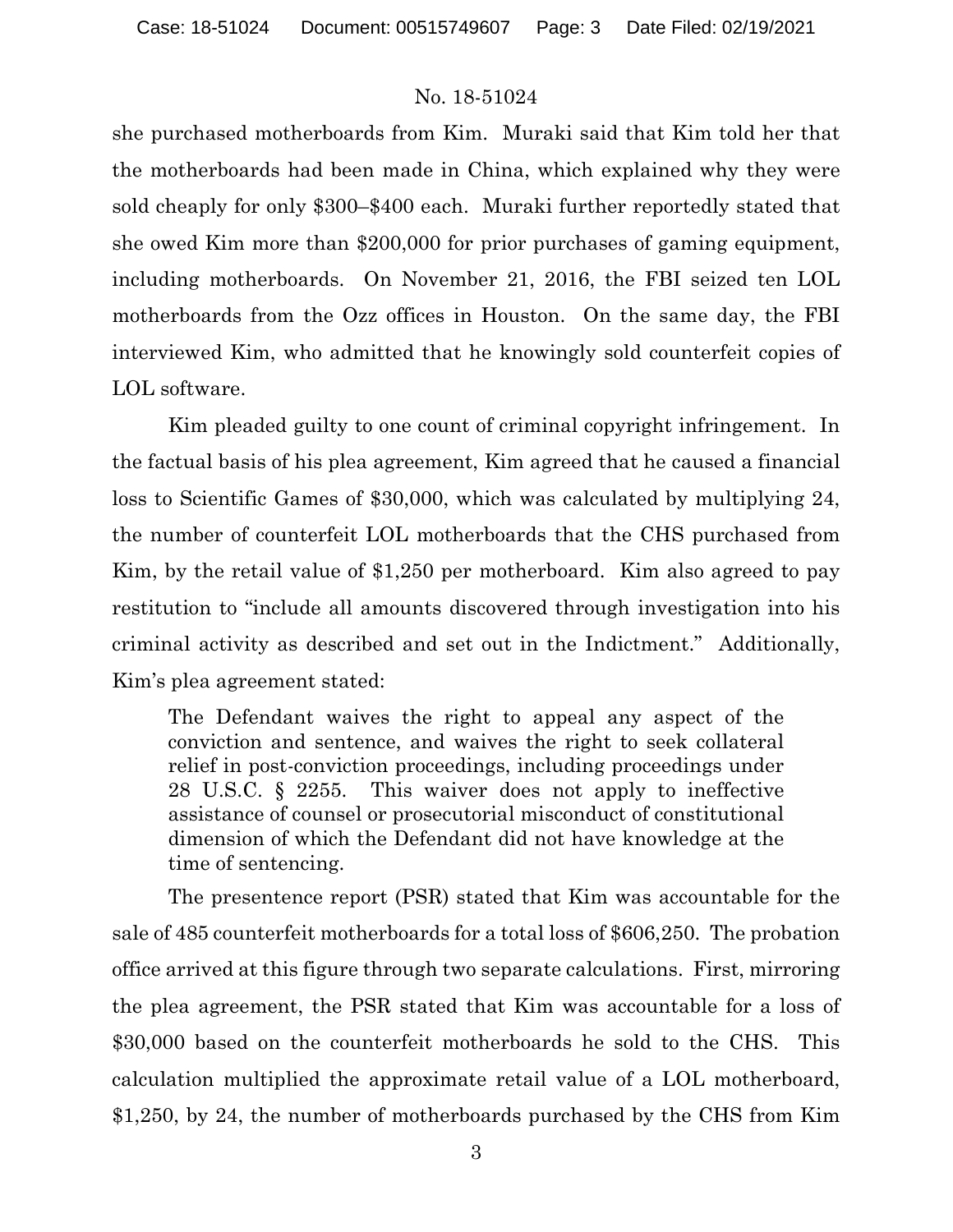and his co-defendant. Second, the PSR stated that Kim was responsible for the sale of an additional 461 counterfeit motherboards for a loss of \$576,250. To arrive at this number, the probation office relied on the statement by Muraki, owner of the Best/Blue game room, that she owed Kim \$200,000. The PSR stated that this \$200,000 "could have bought 461 motherboards at an average cost of \$434 each." The PSR then multiplied the approximate retail value of a LOL motherboard, \$1,250, by 461 to arrive at the alleged loss to Scientific Games of \$576,250. It is this calculation that Kim challenged in the district court and on appeal.

These calculations impacted facets of both Kim's recommended sentence of imprisonment and the amount he owed in restitution. First, because the loss amount exceeded \$550,000, the PSR applied a 14-level sentencing enhancement pursuant to U.S.S.G.  $\S 2B1.1(b)(1)(H)$ , resulting in a Guideline range of 46 to 57 months. Second, the PSR concluded that Kim owed Scientific Games restitution of \$606,250. Because Scientific Games owns the copyright to LOL, the PSR identified it as the "victim" of Kim's criminal copyright infringement for purposes of restitution.

While Kim agreed he owed restitution of \$30,000 to Scientific Games based on the 24 motherboards that the CHS purchased from Kim and his codefendant, he objected to the additional \$576,250 in calculated loss based on the statements of Best/Blue game room owner Muraki. In his objections to the PSR, Kim argued that Muraki did not purchase the gaming boards from him, but instead that Muraki purchased the Best/Blue game room with the gaming machines already in place. He also stated that the sales he made to the Best/Blue "were for bill acceptors, monitors, power supplies, wiring, and spare parts, not motherboards." Finally, Kim argued that Muraki did not owe him \$200,000—for motherboards or anything else—because Kim had required cash on delivery.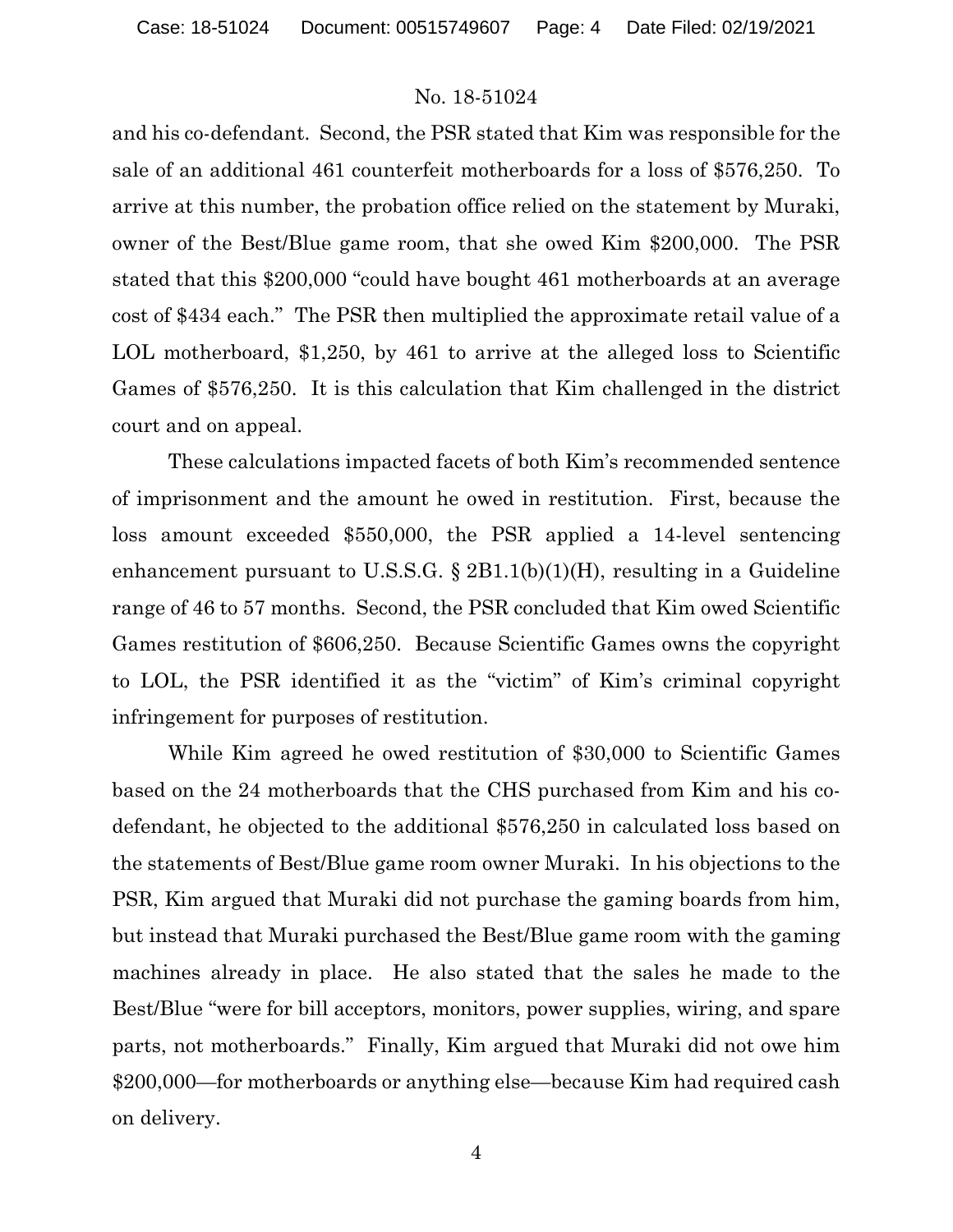At sentencing, Kim reiterated his objection to the total loss and restitution calculations, again asserting that Muraki did not owe him \$200,000 and that he did not sell her counterfeit motherboards; rather, he insisted that he only sold her other equipment and cabinets. In support of these assertions, Kim submitted an affidavit from Muraki in which she stated that because she purchased the game room from another individual, it was already stocked with games and their motherboards. She further stated she did not purchase motherboards from Kim and did not owe him \$200,000 because she always paid in cash on delivery**.** Kim also submitted the affidavit of Ju Kim, a technician who worked for Muraki, that confirmed Muraki's statements that she did not purchase motherboards from Kim and did not owe him any money.

The Government called FBI special agent Rick Drebenstedt to testify at sentencing. Drebenstedt testified that he had interviewed Muraki about a month after he searched her game room and that during the interview Muraki told him that "she had gotten equipment or supplies from Ojin Kim in Houston, Texas" and "[t]hat during the course of transactions with [Kim], that [Muraki] had received equipment and motherboards, and that [Muraki] owed an outstanding debt of \$200,000 to [Kim]." Drebenstedt further testified that the motherboards from the 103 gaming machines that were seized from the Best/Blue game room "were purchased from Ojin Kim in Houston, Texas," and that the large majority of those were Life of Luxury machines. On cross examination, Drebenstedt admitted that he did not know how many of the 103 confiscated motherboards were LOL motherboards, and that he had no documentation to indicate that Muraki owed Kim \$200,000 for prior purchases. He also stated that Muraki never specified how many motherboards she purchased from Kim or what portion of the \$200,000 she owed was for motherboards or for other equipment.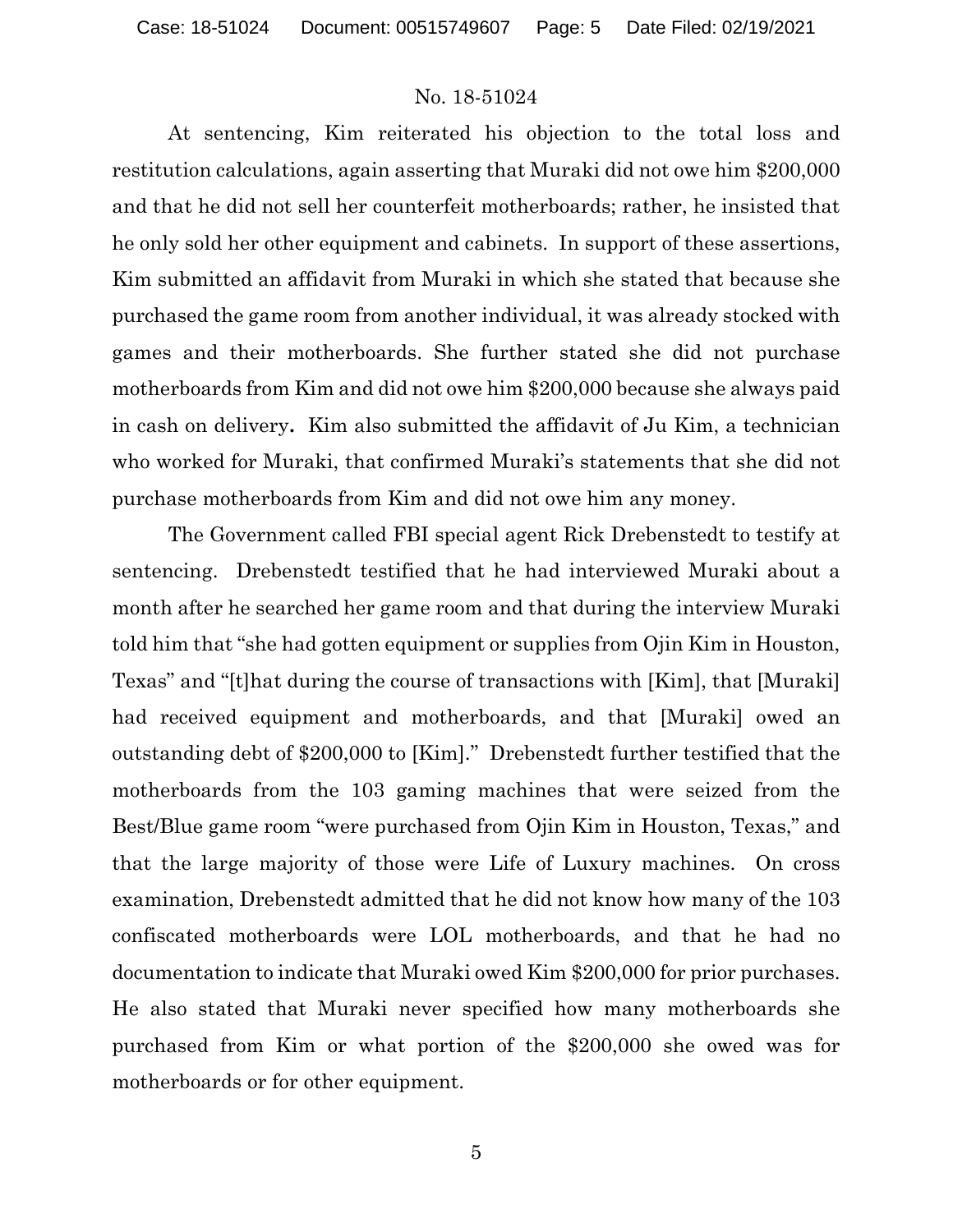The district court denied Kim's objections to the total loss and restitution amounts without explanation. Kim requested a downward variance based on the nature and circumstances of the offense, arguing that the guidelines overstated the seriousness of the offense. The district court denied Kim's variance motion and stated that, based on the 18 U.S.C. § 3553(a) factors, the guidelines range was reasonable. The court sentenced Kim to 46 months in prison and three years of supervised release. The court further found that Kim owed restitution of \$606,250.

On appeal, Kim challenges the district court's conclusion that he was responsible for the additional \$576,250 in losses, asserting that this calculation was based on speculation—i.e., the supposed amount of counterfeit LOL motherboards that Muraki *could have* purchased from Kim at a discounted price, based on Muraki's statement that she owed Kim \$200,000, if it was assumed that the entire amount was spent on counterfeit LOL motherboards. Kim argues that the deficient loss calculation warrants reversal on two points of prejudice to him: First, he argues that the district court erred in imposing a 14-level sentencing enhancement under § 2B1.1(b)(1)(H) based on its conclusion that the loss calculation exceeded \$550,000. Second, he argues that his restitution order exceeds the statutory maximum because the Government failed to prove the requisite proximate cause between the victim's losses and the restitution amount. We discuss each in turn.

### **II. Appeal Waiver & Sentencing Enhancement**

First, Kim argues that the district court erred in imposing a 14-level sentencing enhancement under  $\S 2B1.1(b)(1)(H)$  based on its conclusion that the loss calculation exceeded \$550,000. The Government responds that Kim's appeal waiver bars this challenge. We agree.

"[A] defendant may, as part of a valid plea agreement, waive his statutory right to appeal his sentence." *United States v. Melancon*, 972 F.2d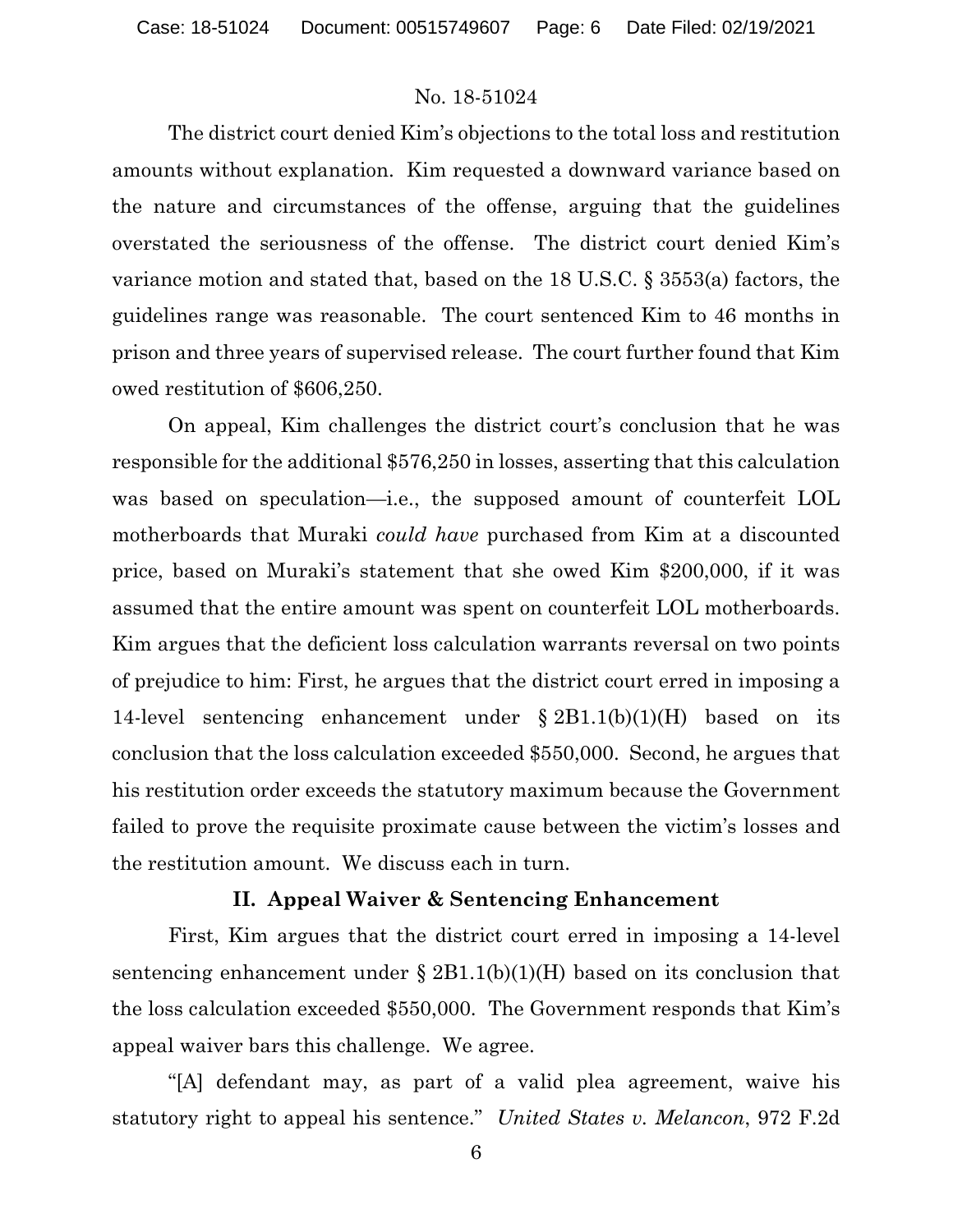566, 568 (5th Cir. 1992). "This court reviews de novo whether an appeal waiver bars an appeal." *United States v. Keele*, 755 F.3d 752, 754 (5th Cir. 2014). We conduct a two-step inquiry in determining whether an appeal waiver bars an appeal: First, we evaluate "whether the waiver was knowing and voluntary," and second, we determine "whether the waiver applies to the circumstances at hand, based on the plain language of the agreement." *United States v. Bond*, 414 F.3d 542, 544 (5th Cir. 2005). "In determining whether a waiver applies, this court employs ordinary principles of contract interpretation, construing waivers narrowly and against the Government." *Keele,* 755 F.3d at 754 (citing *United States v. Palmer*, 456 F.3d 484, 488 (5th Cir. 2006)).

Because Kim does not contend that his appeal waiver was not knowing and voluntary, we must determine whether the appeal waiver applies to the circumstances at hand. *See Bond*, 414 F.3d at 544. Kim's plea agreement contained a broad waiver-of-appeal provision, expressly excepting only ineffective assistance of counsel claims and certain prosecutorial misconduct claims. Kim does not invoke either of these exceptions, instead arguing that his sentence exceeds the statutory maximum because the loss amount was based on speculation regarding the number of motherboards that Muraki could have purchased with the \$200,000 that she initially said she owed Kim but later denied owing him. Kim contends that an argument that a sentence exceeds the statutory maximum is unwaiveable and therefore survives the appeal waiver.

Affording the language of the appeal waiver its plain meaning, it applies to the circumstances of this claim. Even if a claim that the sentence exceeds the statutory maximum is not barred by the appeal waiver, that particular claim is not implicated here: Kim's claim is a challenge to the application of the Guidelines provision that enhanced his sentence based on a calculated loss amount exceeding \$550,000, which is barred by the waiver provision, not a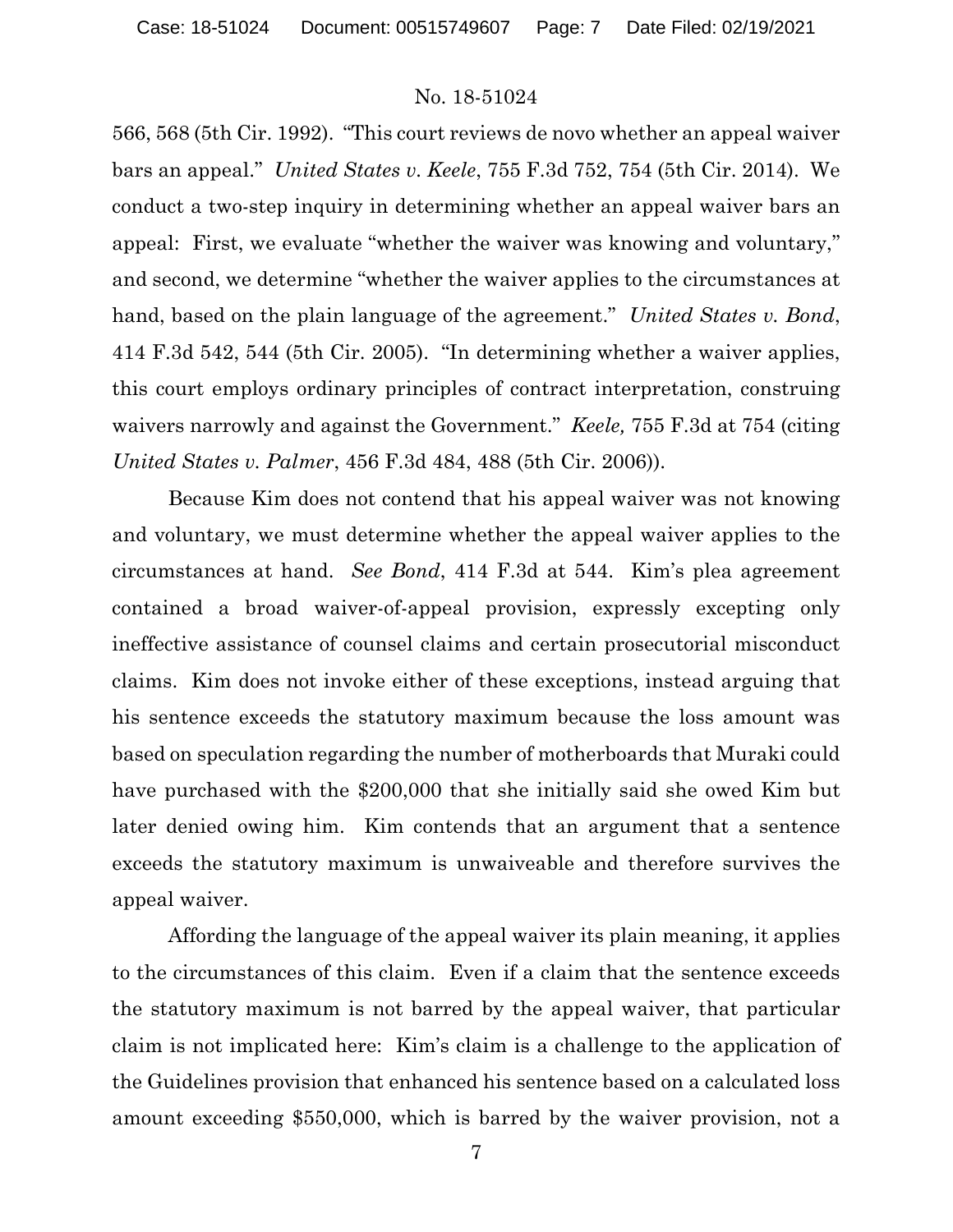claim that his sentence exceeds the maximum allowable statutory term of imprisonment. *See Bond*, 414 F.3d at 545–46; *see also United States v. Minano*, 872 F.3d 636, 636–37 (5th Cir. 2017) (determining that a challenge to the loss amount was barred by an appeal waiver because the challenge pertained to the application of a specific guideline).

#### **III. Appeal Waiver & Restitution Order**

Kim next challenges the amount of restitution awarded to Scientific Games. He argues that because the restitution amount was based on speculation as to the number of motherboards that Muraki might have purchased from Ozz, the Government failed to prove the requisite proximate cause and that therefore his restitution order exceeds the statutory maximum. The Government again argues that this appeal is barred by Kim's appeal waiver. Kim responds that he is permitted to appeal the restitution order regardless of whether he expressly reserved the right to bring such an appeal because the restitution amount exceeds the maximum authorized by statute.

The Mandatory Victims Restitution Act of 1996 (MVRA), 18 U.S.C. § 3663A, requires the payment of restitution to victims of certain offenses, including offenses committed by fraud or deceit, "in which an identifiable victim or victims has suffered a physical injury or pecuniary loss."  $\S$  3663A(a)(1), (c)(1)(A)(ii), (c)(1)(B). Under the MVRA, a victim is "a person directly and proximately harmed as a result of the commission of an offense for which restitution may be ordered."  $\S$  3663A(a)(2). "Any dispute as to the proper amount or type of restitution shall be resolved by the court by the preponderance of the evidence. The burden of demonstrating the amount of the loss sustained by a victim as a result of the offense shall be on the attorney for the Government." § 3664(e). "[I]f a court orders a defendant to pay restitution . . . without determining that the defendant's conduct proximately caused the victim's claimed losses, the amount of restitution necessarily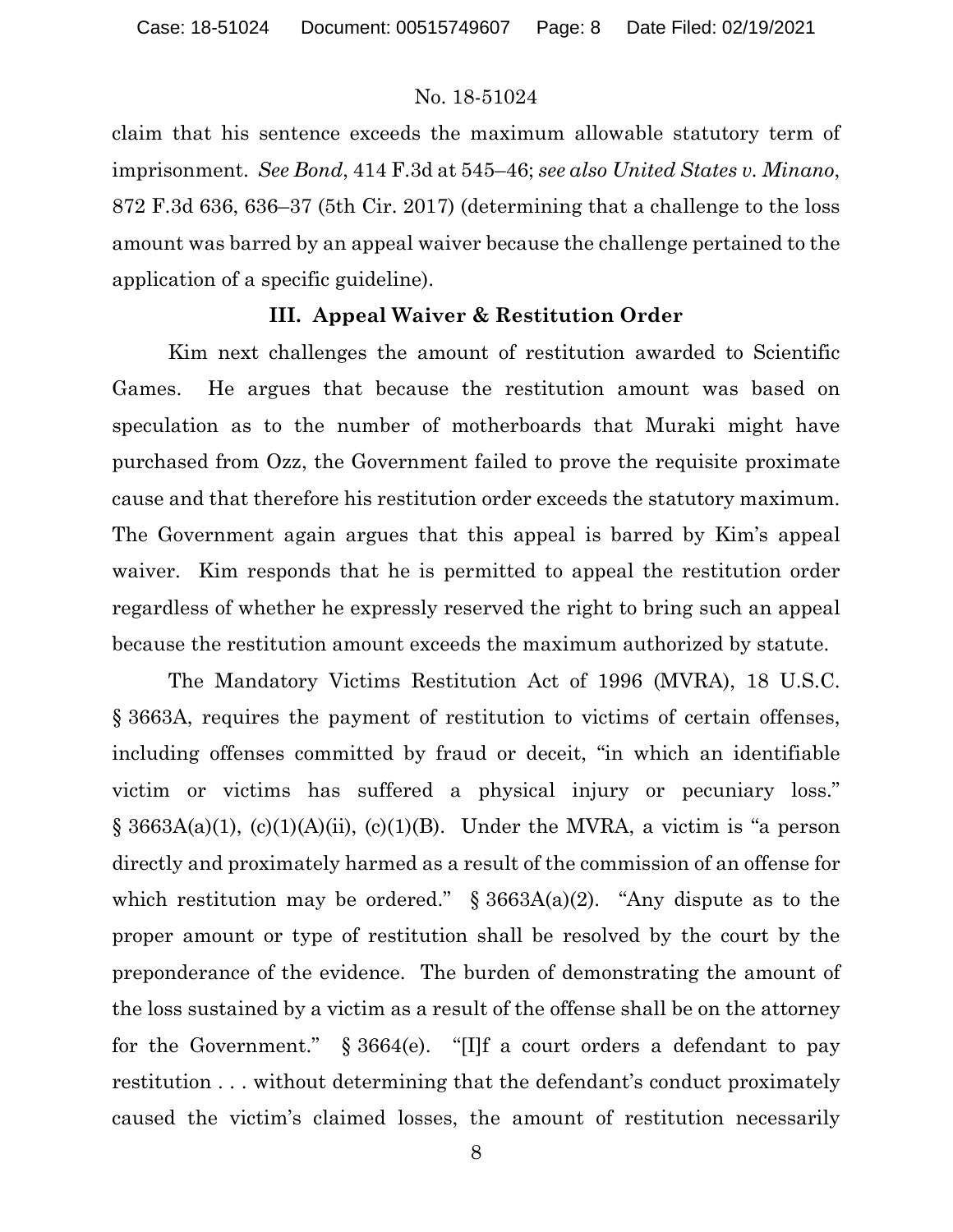exceeds the statutory maximum." *United States v. Winchel*, 896 F.3d 387, 389 (5th Cir. 2018).

This court has held that a defendant may bring a challenge to a restitution order in excess of that which is authorized by statute where his appeal waiver expressly reserves the right to appeal a sentence in excess of the statutory maximum. *See United States v. Chem. & Metal Indus., Inc. (C&MI)*, 677 F.3d 750, 752 (5th Cir. 2012). Kim's plea agreement contains no such express reservation. The precise question before us, then, is whether a defendant may appeal a restitution order in excess of the statutory maximum where he has broadly waived his right to appeal and his appeal waiver contains no provision requiring his sentence to be within the statutory maximum. In accordance with our prior case law, he can.

In *United States v. Barnes,* 953 F.3d 383 (5th Cir. 2020), we stated that our case law recognizes "two exceptions to the general rule that knowing and voluntary appellate and collateral-review waivers are enforceable: first, ineffective assistance of counsel, and second, a sentence exceeding the statutory maximum." 953 F.3d at 389–90 (internal citation omitted). *Barnes* cited *United States v. Leal*, 933 F.3d 426 (5th Cir.), *cert. denied*, 140 S. Ct. 628 (2019) as the "first published case, in this circuit, specifically to adopt that [second] exception," though a prior unpublished opinion had purported to adopt it as well. *Id.* at 390 n.10 (citing *Leal*, 933 F.3d at 431, and *United States v. Hollins*, 97 Fed. App'x 477, 479 (5th Cir. 2004) (per curium)).

In *Leal,* we held that a defendant could argue on appeal that the amount in his restitution order exceeded the statutory maximum notwithstanding a valid appeal waiver that lacked an express reservation to that effect. 933 F.3d at 431–32. We explained that it was "of no moment" whether Leal expressly reserved the right to appeal such a claim because, as we previously stated in dicta in *United States v. Keele,* an argument that the restitution amount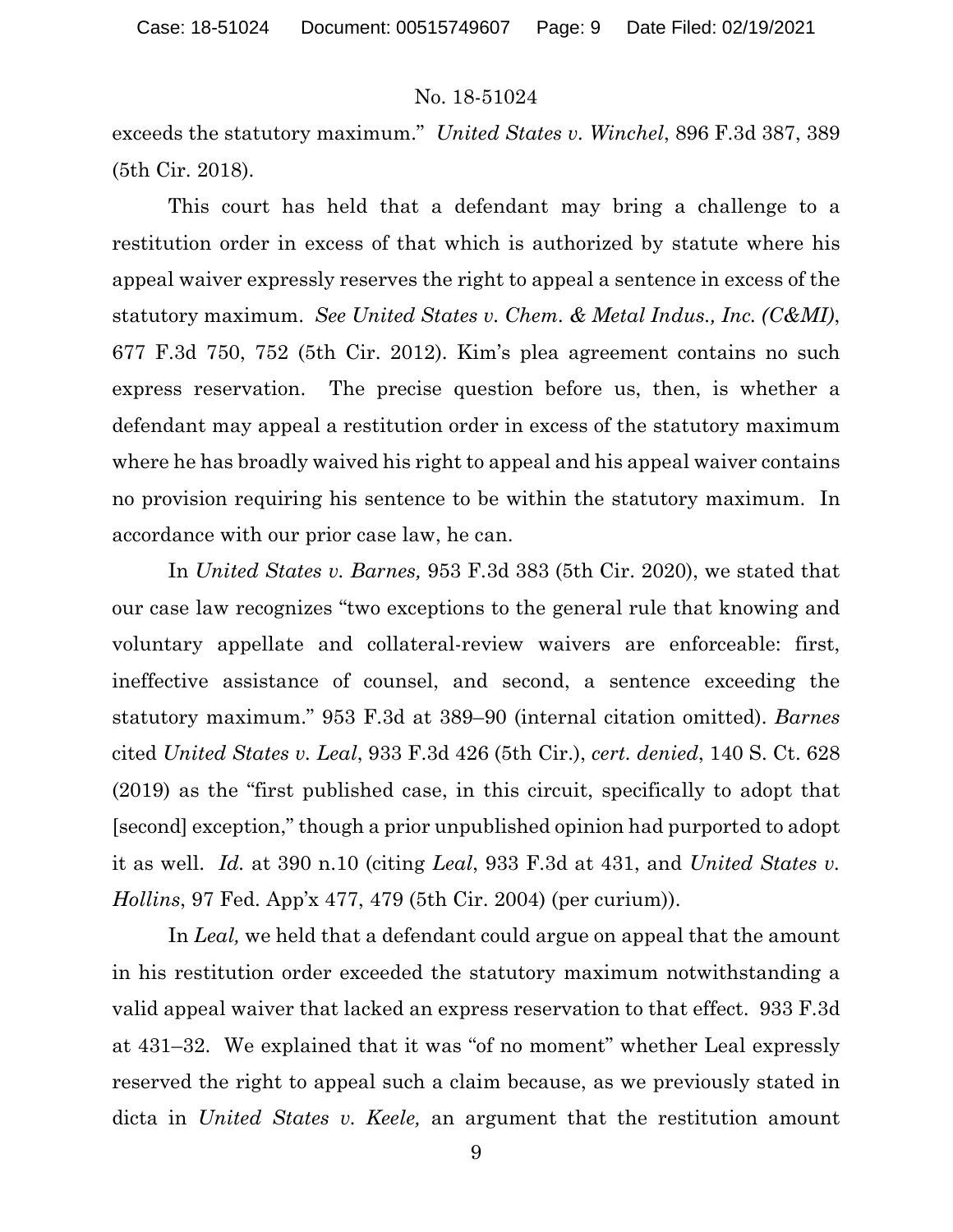exceeded the statutory maximum "would not be barred by an appeal waiver." *Leal,* 933 F.3d at 430 (internal quotation marks and citation omitted).

*Leal* also relied on the "instructive and apposite" reasoning of *United States v. White,* 258 F.3d 374, 380 (5th Cir. 2001), which set forth the principle that a plea agreement cannot waive an argument raised on appeal that the factual basis is insufficient to support a defendant's guilty plea. *Leal,* 933 F.3d at 430. *Leal* stated that the reasoning in *White* applied "with considerable force to the right to be free of a sentence exceeding the statutory maximum[.]" *Id.*  at 431. This was "particularly so in Leal's case because his plea agreement stated that any sentence imposed would be 'solely in the discretion of the Court,' '*so long as it is within the statutory maximum*.'" *Id.* (emphasis in original). Importantly, *Leal* explained that this language was significant because it was reflective of defendants' and the Government's shared understanding that promises in plea agreements must be in accord with the law and that the district court will act legally in implementing the agreement and imposing the sentence, including ordering restitution.<sup>[1](#page-9-0)</sup> *Id.* 

Lastly, the *Leal* court noted its holding was consistent with at least seven other circuits that recognized an exception to enforcement of an appeal waiver

<span id="page-9-0"></span><sup>1</sup> Although the appeal waiver provisions of Leal's and Kim's plea agreements are materially similar, *see Leal*, 933 F.3d at 428, we take note that Kim's plea agreement lacks certain language that appeared elsewhere in Leal's plea agreement. Specifically, Leal's plea agreement noted that "[t]he defendant fully understands that the actual sentence imposed (so long as it is within the statutory maximum) is solely in the discretion of the Court." *Id.* However, we need not be concerned with this difference. In *Barnes*, we recognized that *Leal's* holding was not contingent on the language in the plea agreement. *See* 953 F.3d at 389–90 (recognizing the *Leal* exception without qualification). In doing so, we implicitly acknowledged that the language in Leal's plea agreement stating that the district court had discretion to impose a sentence "so long as it is within the statutory maximum" merely provided additional support for *Leal's* holding because it reflected the parties' acknowledgment of the legal truism that a court must not impose a sentence, including an order of restitution, that is unauthorized by law. *See Bond*, 414 F.3d at 545 ("Everyone knows that a judge must not impose a sentence in excess of the maximum that is statutorily specified for the crime.").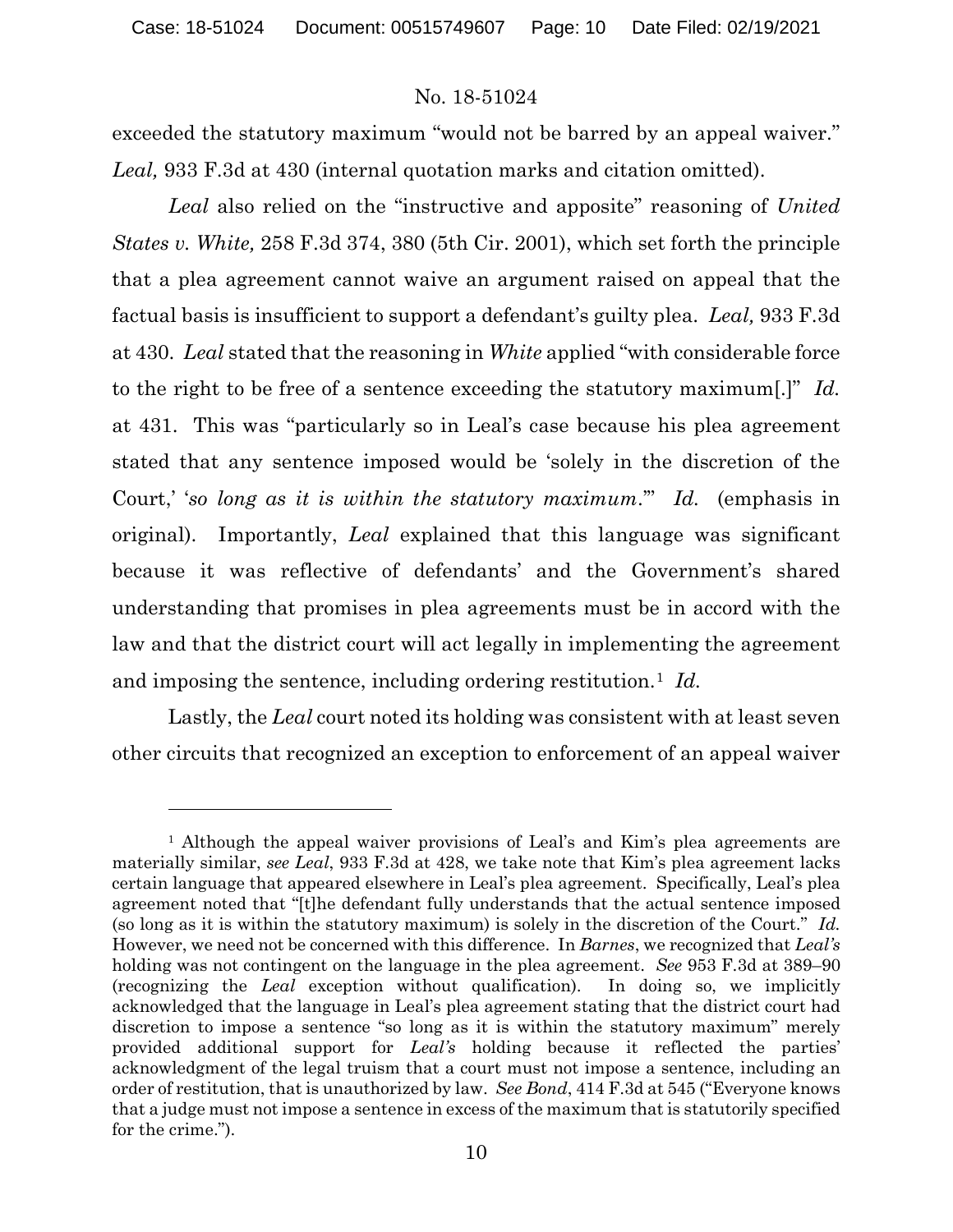when the sentence exceeds the statutory maximum, and further noted that the Supreme Court, in *Garza v. Idaho*, had acknowledged that "no appeal waiver serves as an absolute bar to all appellate claims, and all jurisdictions appear to treat at least some claims as unwaiveable, including, in some jurisdictions, claims that a sentence . . . exceeds the statutory maximum authorized." *Id.* (quoting *Garza,* 139 S. Ct. 738, 744–45 & n.6 (2019) (internal quotation marks omitted).

We conclude that *Leal's* holding controls the outcome in the present case.[2](#page-10-0) According to *Leal*, "a district court imposes a sentence expressly foreclosed by statute when it orders restitution . . . for losses not proximately caused by the defendant," 933 F.3d at 431 (citing *Winchel*, 896 F.3d at 389; *CM&I*, 677 F.3d at 752), and a plea agreement's failure to expressly reserve the right to raise a statutory maximum challenge is "of no moment" because "an 'in excess of the statutory maximum' challenge, if properly raised on appeal, would not be barred by an appeal waiver." *Id.* at 430 (quoting *Keele*, 755 F.3d at 756). While the Government argues that Kim "waived any right to challenge any potential illegality of his sentence," *Leal* states that "even when a defendant, prosecutor, and court agree on a sentence, the court cannot give the sentence effect if it is not authorized by law." *Id.* at 430–31 (alteration omitted).

In sum, based on our prior case law it is clear that an otherwise valid appeal waiver is not enforceable to bar a defendant's challenge on appeal that his sentence, including the amount of a restitution order, exceeds the statutory maximum, notwithstanding the lack of an express reservation to bring such a

<span id="page-10-0"></span><sup>2</sup> In *Leal*, restitution was ordered pursuant to 18 U.S.C. § 2259, which mandates restitution for certain child pornography offenses, rather than pursuant to 18 U.S.C. § 3663A. However, this difference is not relevant to the appeal waiver issue.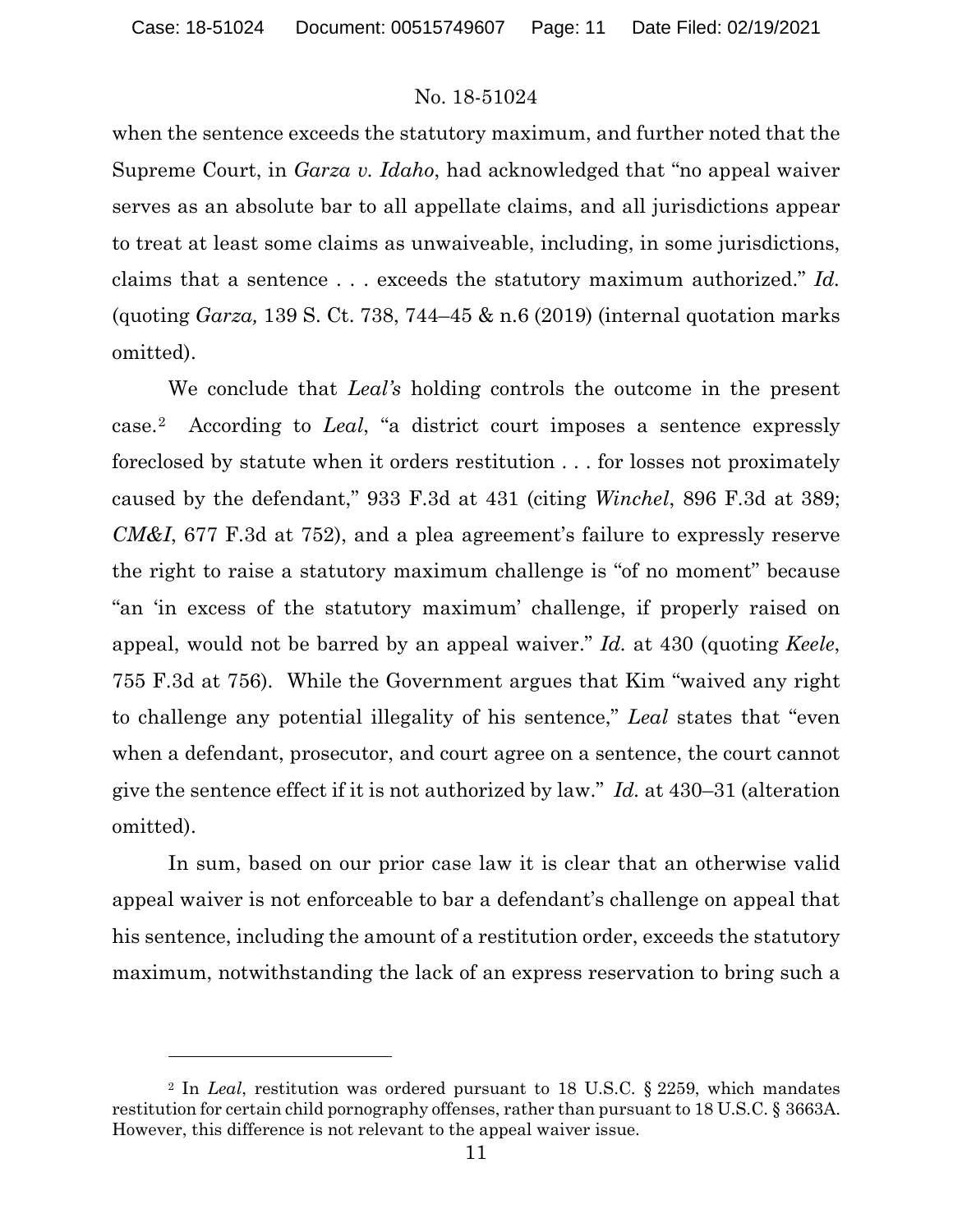challenge. Accordingly, Kim's challenge to the legality of his restitution order is not barred, and we can consider the merits of his argument.

#### **IV. Calculation of Restitution Amount**

The district court ordered Kim to pay \$606,250 in restitution pursuant to the MVRA. While Kim does not dispute that he owes \$30,000 in restitution based on the 24 counterfeit LOL motherboards that he sold to the CHS, he challenges the remainder of the restitution amount, \$576,250, arguing that it is based on the probation officer's speculation that Muraki owed Kim an outstanding debt of \$200,000 that represented 461 counterfeit motherboards.

The MVRA authorizes restitution to a victim "directly and proximately harmed by the defendant's offense of conviction." *United States v. Sharma*, 703 F.3d 318, 322 (5th Cir. 2012) (internal quotation marks and citation omitted). The MVRA is meant to reimburse the victim's actual loss and should not be used to penalize defendants. *Id.*; *see also United States v. Beydoun*, 469 F.3d 102, 107 (5th Cir. 2006) ("The MVRA does not permit restitution awards to exceed a victim's loss."). Thus, "excessive restitution awards cannot be excused by harmless error; every dollar must be supported by record evidence." *Sharma*, 703 F.3d at 323. The Government has the burden to prove by a preponderance of the evidence the amount of loss suffered by a victim that results directly from the defendant's offense of conviction. *Beydoun*, 469 F.3d at 107 (citing § 3664(a), (e)). Because of the MVRA's proximate cause requirement, it is possible that the "government's proof was sufficient to establish a violation of the [criminal infringement] statute and support a sentence enhancement, but it was insufficient to establish that the actions caused the victims an actual loss" for purposes of ordering restitution. *Id.*

We review de novo whether a restitution award exceeds the statutory maximum, *C&MI,* 677 F.3d at 752, and review for abuse of discretion a district court's determination of a legally permissible restitution amount, *United*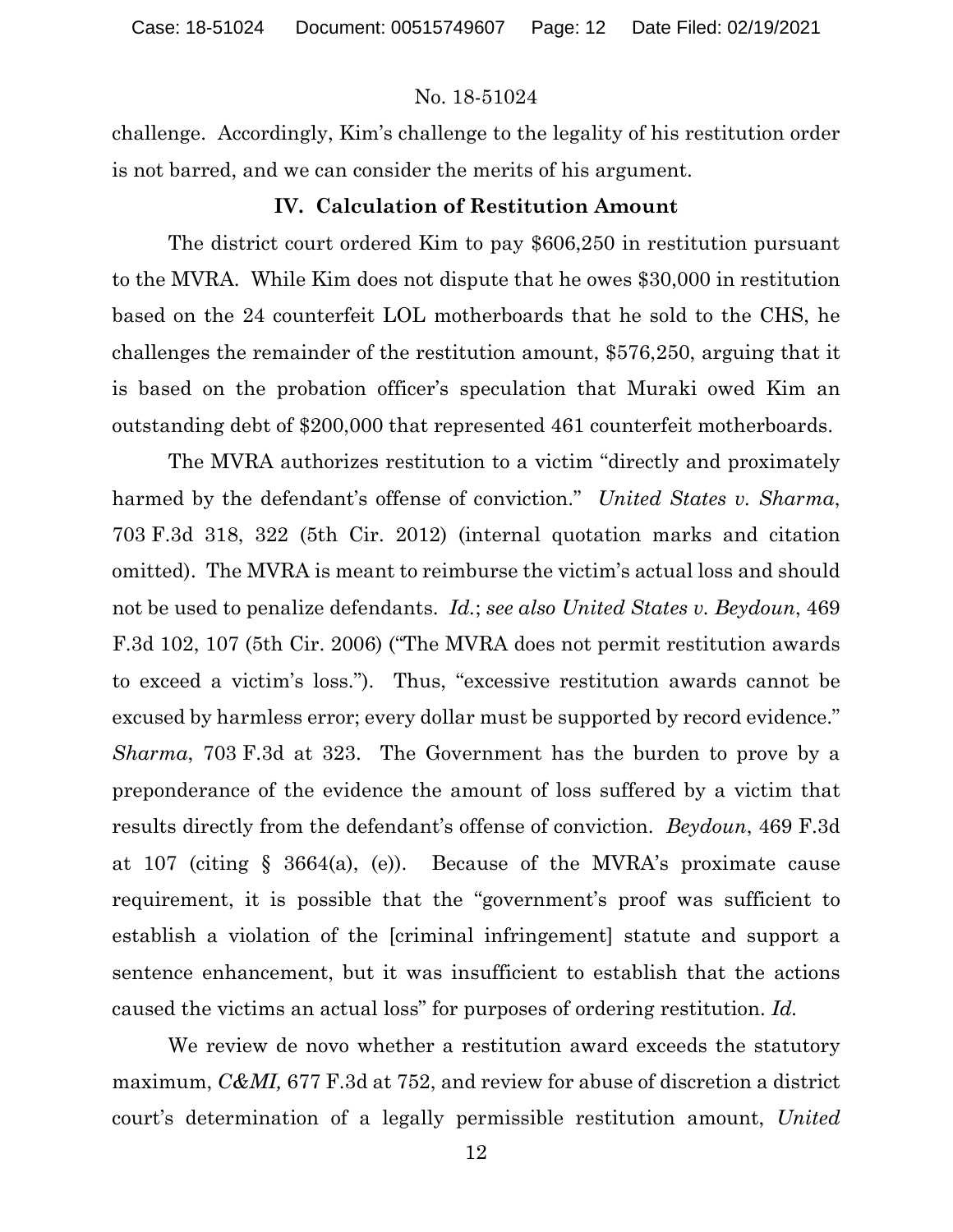*States v. Mahmood*, 820 F.3d 177, 196 (5th Cir. 2016). "A trial court abuses its discretion when its ruling is based on an erroneous view of the law or a clearly erroneous assessment of the evidence." *United States v. Crawley*, 533 F.3d 349, 358 (5th Cir. 2008) (internal quotations marks and citation omitted). The district court's calculation of the restitution amount is a factual finding that is reviewed for clear error. *See United States v. Read,* 710 F.3d 219, 231 (5th Cir. 2012).

In concluding that Kim owed  $$606,250$  in restitution,<sup>[3](#page-12-0)</sup> the district court implicitly credited FBI agent Drebenstedt's testimony that Muraki told him that she owed Kim \$200,000 for the purchase of equipment, supplies, and motherboards and implicitly rejected Muraki's affidavit, executed two years later, in which she contradicted these earlier statements. The district court also adopted the methodology utilized in the PSR to convert the alleged amount owed into a quantifiable number of counterfeit motherboards for restitution purposes—i.e., that the outstanding \$200,000 represented 461 counterfeit LOL motherboards at an average cost of \$434 each, which, when multiped by the retail value of \$1,250, equaled restitution of \$576,250.[4](#page-12-1) In accepting this calculation, the district court erred because the Government failed to carry its burden of properly establishing the number of infringing items placed into commerce that Kim was responsible for and the resulting harm to Scientific Games in terms of lost net profit.

<span id="page-12-0"></span><sup>&</sup>lt;sup>3</sup> The court noted that "[r]estitution owed shall be paid jointly and severally" between Kim and his co-defendant.

<span id="page-12-1"></span><sup>4</sup> Under the "Victim Impact" heading, the PSR states that the probation office provided Scientific Games (the "victim" under the MVRA) with information required by statute, see § 3664(d)(2)(A), and that "[r]eceipt of the Declaration of Losses remains pending." Neither Kim nor the Government reference any declaration in their briefs, and we have not located any declaration in the record.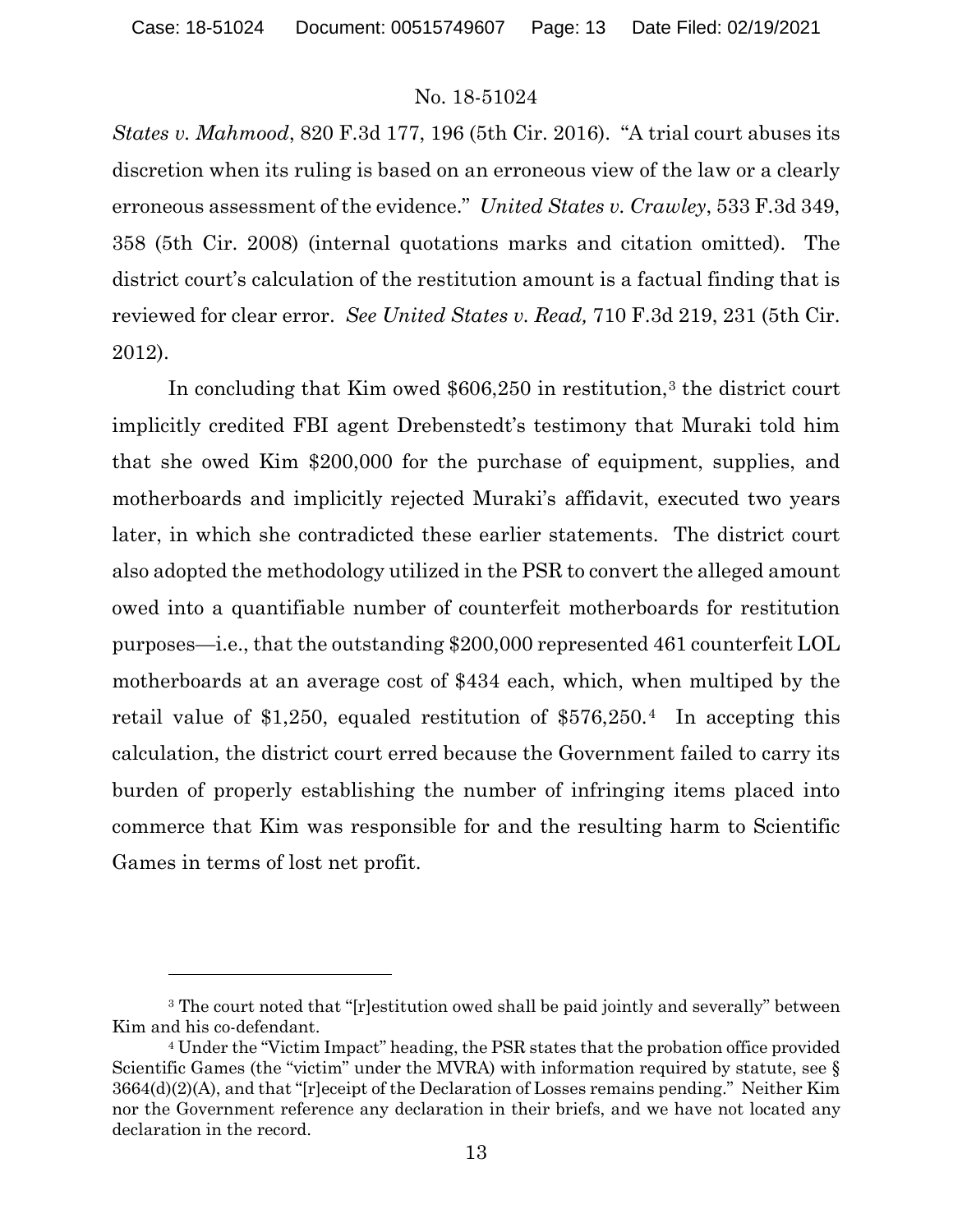First, regarding the number of infringing items, we have previously held that there is no loss for restitution purposes for counterfeit items not placed in commerce. In *United States v. Beydoun*, the defendant conspired "to import cigarette rolling papers falsely trademarked as 'Zig–Zags' for resale in the United States" by purchasing low-quality papers and repackaging them using Zig–Zag booklet covers, and created more than one million counterfeit booklets. 469 F.3d at 104. On appeal, Beydoun argued that the district court erred in ordering a restitution amount based on the one million booklets because only 32,640 booklets were "conclusively proven to have been shipped for distribution." *Id.* at 105, 107. We agreed, noting that "the government did not contend that all one million booklets were distributed or sold" and its evidence was therefore "insufficient to establish that the actions caused the victims an actual loss." *Id.* at 107. We explained that "there was no actual loss to the legitimate sellers if the booklets were never placed into commerce and sold," and remanded for the district court "to re-analyze the government's evidence and determine the number of items actually . . . put into the market to compete with legitimate Zig–Zag papers." *Id.* at 108.

The same result follows here. Based on the current record, the Government has not proven by a preponderance of the evidence that Scientific Games' purported loss was proximately caused by Kim's offense, *see Beydoun*, 469 F.3d at 107, in part because the PSR's methodology was based on speculation regarding the number of counterfeit motherboards that \$200,000 could have purchased. This conclusion is not supported by the record. Drebenstedt testified that Muraki told him that she owed Kim \$200,000 for the purchase of equipment or supplies *and* motherboards, thus clearly contradicting a conclusion that the entire amount was used to purchase motherboards, let alone counterfeit LOL motherboards. Moreover, though agents seized motherboards from 103 gaming machines from Muraki's game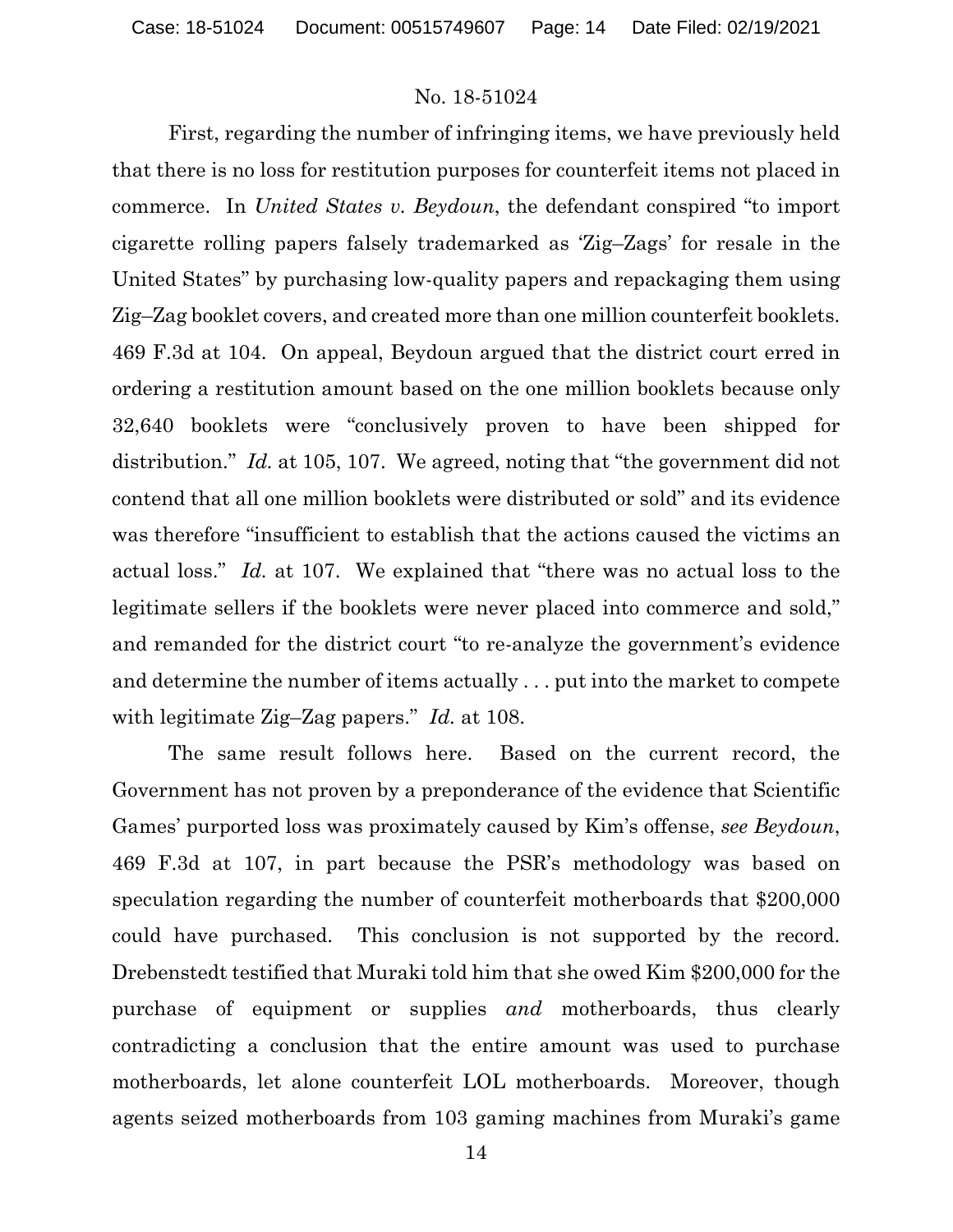room, not all of the motherboards were LOL motherboards. Finally, the record indicates that at some point before September 2015 Kim sold authentic LOL motherboards, which suggests that he could have sold authentic motherboards to Muraki.

Second, regarding the amount of actual harm to Scientific Games, we have previously stated that a restitution amount in a case involving infringing or counterfeit goods should be calculated using the "lost net profit" suffered by the victim of the infringement, rather than the retail value of the goods. *Beydoun*, 469 F.3d at 108 ("Because the purpose of the MVRA is to compensate a victim for its losses, the appropriate measure in this commercial setting is lost net profit."). Calculating the restitution amount based on lost net profit ensures that the victim will be compensated for the actual loss suffered. Basing restitution on the retail value of the goods disregards the costs incurred in manufacturing and selling legitimate goods and could therefore result in the victim receiving a windfall amount that exceeds the actual loss caused by the infringement. The MVRA does not authorize such an excess penalty. *Id.* at 107. Here, the district court—copying from the PSR—used the \$1,250 retail value of a LOL motherboard to calculate the restitution order, rather than determining the net profits that Scientific Games lost due to Kim's actions. This was error.

Because it is unclear how much, if any, of the alleged outstanding \$200,000 was spent specifically on counterfeit LOL motherboards, and also unclear what the resulting loss in net profit was to Scientific Games, we conclude that the district court erred in ordering restitution based on the speculative loss amount contained in the PSR. *See Beydoun,* 469 F.3d at 108; *accord United States v. Jones,* 616 Fed. App'x 726, 728 (5th Cir. 2015) (stating that counterfeit pills that were not placed in commerce may not be included in the restitution calculation); *Sharma*, 703 F.3d at 324 (rejecting a restitution